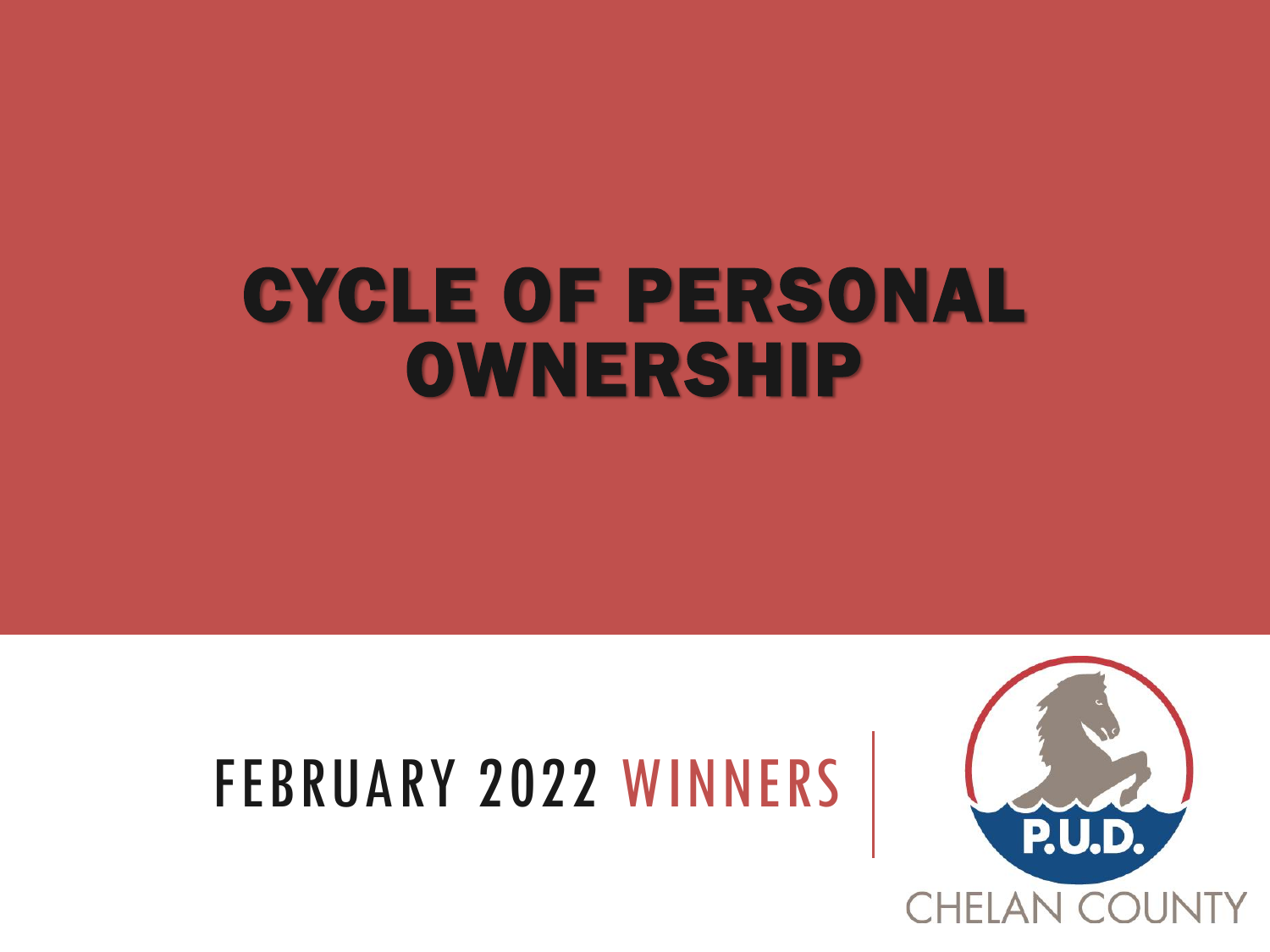## DEBBIE LITCHFIELD

I would like to recognize Debbie Litchfield for modeling the cycle of personal ownership through her focus on enhancing records management and retention that are key for both succession planning and the future move to the new Service Center. Debbie standardized her record archiving process to ensure records are retrieval in the future and she reduced over 1,000 inches of hard copy documents for digital copies/recycling. For perspective, the amount of paper she reduced would equal a stack of paper about 6 stories high for an average office building! She also archived email from 2009-2015 to come into compliance with our 7-year email retention policy which was a multi-year effort to complete. Thank you, Debbie, for taking ownership, staying on track, and achieving the results to ensure your digital documentation is retrievable, your records meet retention policies and your hard copy files will fit into the new Service Center space.